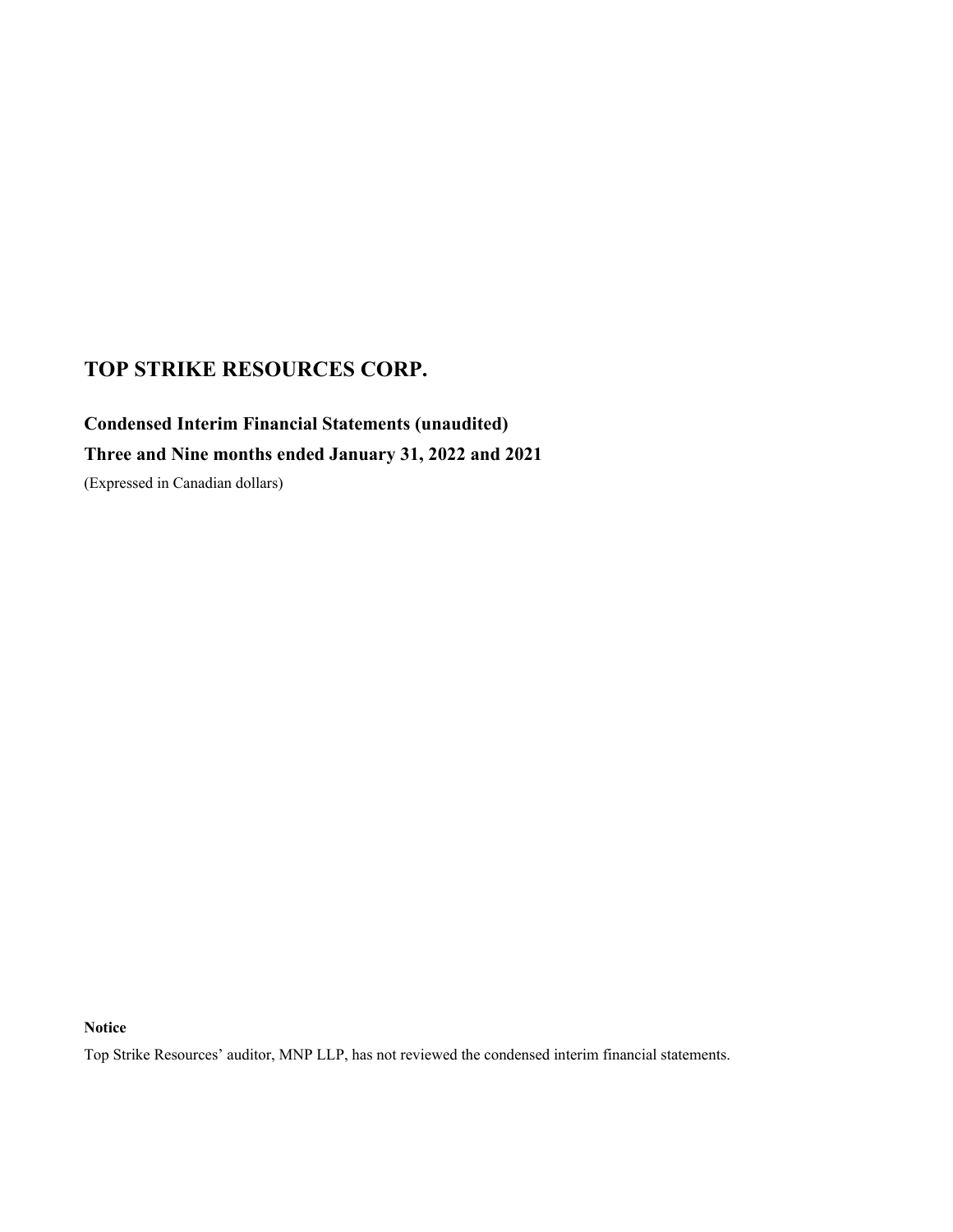Condensed Interim Statements of Financial Position (Expressed in Canadian dollars)

(unaudited)

| As at                                            |                | January 31,<br>2022 | April 30,<br>2021 |
|--------------------------------------------------|----------------|---------------------|-------------------|
|                                                  | <b>Notes</b>   |                     |                   |
| <b>ASSETS</b>                                    |                |                     |                   |
| <b>Current Assets</b>                            |                |                     |                   |
| Cash                                             |                | \$<br>6,844,639     | \$<br>723,943     |
| Note receivable                                  | $\overline{4}$ | 2,916,208           | 2,469,958         |
| Trade and other receivables                      |                | 8,981               | 6,911             |
| Prepaids                                         |                | 23,740              | 16,617            |
|                                                  |                | 9,793,568           | 3,217,429         |
| <b>Non-Current Assets</b>                        |                |                     |                   |
| Deposits                                         |                | 2,500               | 2,500             |
| Equipment                                        |                | 4,447               | 5,243             |
| Investments                                      | 5              |                     | 6,784,547         |
|                                                  |                |                     |                   |
| <b>TOTAL ASSETS</b>                              |                | \$<br>9,800,515     | \$<br>10,009,719  |
| <b>LIABILITIES</b><br><b>Current liabilities</b> |                |                     |                   |
| Accounts payable and accrued liabilities         |                | 244,249             | 173,576           |
| Unearned interest                                |                |                     | 12,787            |
|                                                  |                | 244,249             | 186,363           |
| <b>Non-Current liabilities</b>                   |                |                     |                   |
| Loan                                             | 6              | 27,229              | 25,187            |
| Convertible debenture - debt component           | 7              | 1,628,403           | 1,552,350         |
| Convertible debenture - derivative component     | $\overline{7}$ | (188, 262)          | 323,664           |
| <b>TOTAL LIABILITIES</b>                         |                | 1,711,619           | 2,087,564         |
| <b>SHAREHOLDERS' EQUITY</b>                      |                |                     |                   |
| Share capital                                    | 8              | 21,968,258          | 21,976,797        |
| Warrants                                         |                | 4,556,922           | 4,556,922         |
| Contributed surplus                              |                | 1,888,652           | 1,879,212         |
| Deficit                                          |                | (20, 324, 936)      | (20, 485, 420)    |
| Treasury stock                                   |                |                     | (5,356)           |
| <b>TOTAL SHAREHOLDERS' EQUITY</b>                |                | 8,088,896           | 7,922,155         |
| <b>TOTAL LIABILITIES AND</b>                     |                |                     |                   |
| <b>SHAREHOLDERS' EQUITY</b>                      |                | \$<br>9,800,515     | \$<br>10,009,719  |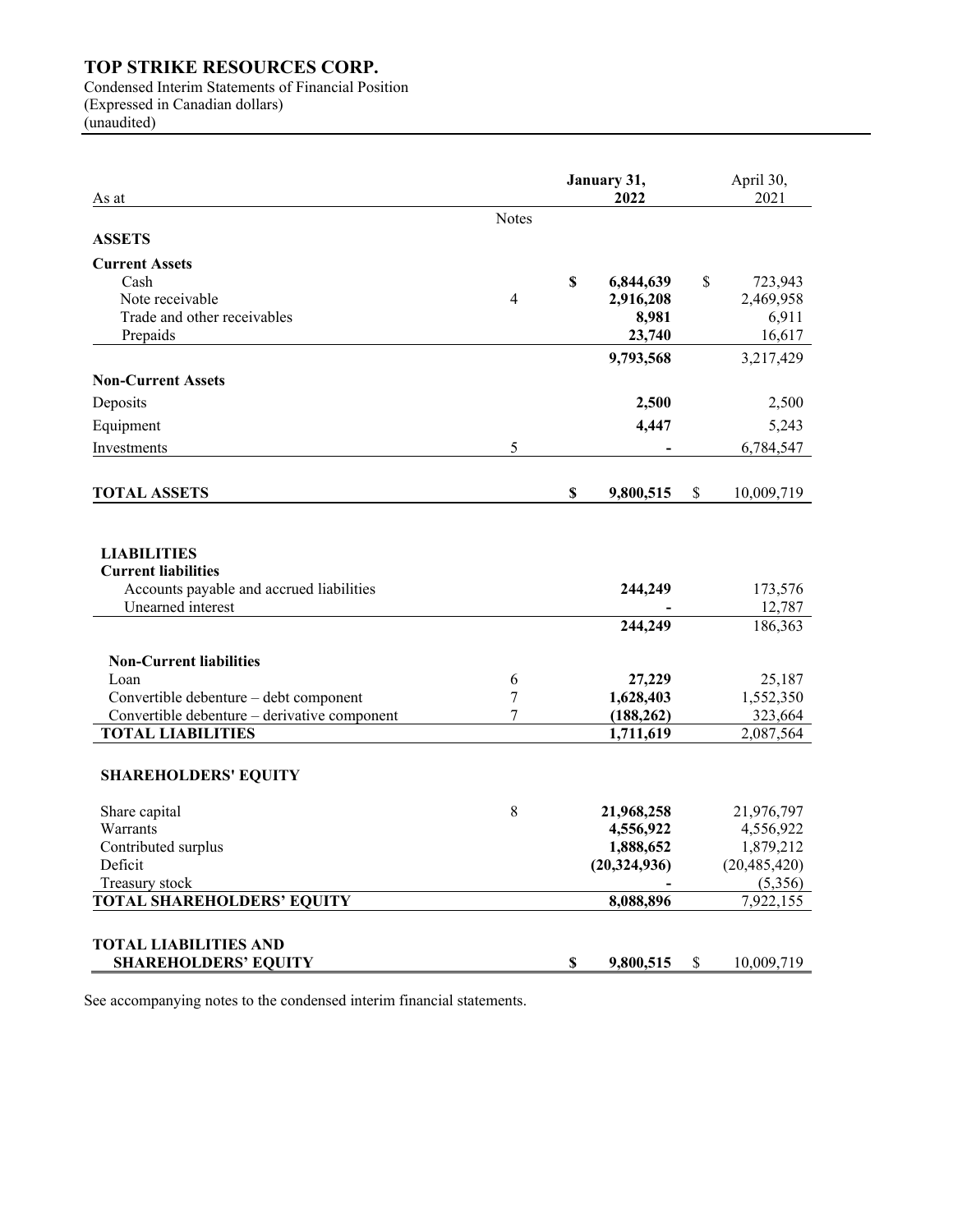Condensed Interim Statements of Income (Loss) and Comprehensive Income (Loss) (Expressed in Canadian dollars) (unaudited)

| ended<br>ended<br><b>January 31</b><br><b>January 31</b><br>2022<br>2022<br>2021<br>2021<br><b>Notes</b><br>\$<br>142,842<br>480,353<br>\$<br>403,877<br>Interest income<br>124,833<br>S.<br>S<br>Change in fair market value of<br>investments and financial instruments:<br>Unrealized (loss) gain on investments<br>And derivative instruments<br>5,7<br>(63,070)<br>(351,000)<br>316,973<br>(340,600)<br>Unrealized (loss) gain on foreign exch.<br>(203, 260)<br>(414, 812)<br>89,507<br>157,695<br>151,270<br>(411, 419)<br>(351, 536)<br>955,021<br>Office and miscellaneous<br>2,091<br>9,759<br>6,857<br>15,237<br>Depreciation<br>255<br>796<br>819<br>263<br>Professional fees<br>6,727<br>53,548<br>157,038<br>71,247<br>Corporate communication<br>25,590<br>14,157<br>14,139<br>47,125<br>19,533<br>Rent and parking<br>6,739<br>6,735<br>20,736<br>Travel<br>405<br>7,704<br>$\blacksquare$<br>Salaries and benefits<br>158,423<br>423,872<br>145,077<br>352,431<br>Meals and entertainment<br>1,006<br>1,036<br>9,786<br>3,293<br>38,683<br>62,485<br>145,037<br>Interest and bank charges<br>111,183<br>Conferences<br>664<br>869<br>Share-based compensation<br>4,719<br>9,440<br>64,029<br>251,596<br>697,185<br>275,315<br>794,537<br>(loss) for the period<br>\$<br>(124, 045)<br>\$<br>(663, 014)<br>\$160,484<br>\$<br>(1,049,620)<br>Earnings (loss) per share<br>Basic and diluted<br>9<br>\$<br>\$<br>\$<br>(0.00)<br>(0.00)<br>\$<br>0.00<br>(0.00)<br>Weighted average number of common<br>shares outstanding<br>Basic and diluted<br>181,311,749<br>181,632,694<br>181,379,336<br>181,527,006 |                                        | Three months | Nine months |
|----------------------------------------------------------------------------------------------------------------------------------------------------------------------------------------------------------------------------------------------------------------------------------------------------------------------------------------------------------------------------------------------------------------------------------------------------------------------------------------------------------------------------------------------------------------------------------------------------------------------------------------------------------------------------------------------------------------------------------------------------------------------------------------------------------------------------------------------------------------------------------------------------------------------------------------------------------------------------------------------------------------------------------------------------------------------------------------------------------------------------------------------------------------------------------------------------------------------------------------------------------------------------------------------------------------------------------------------------------------------------------------------------------------------------------------------------------------------------------------------------------------------------------------------------------------------------------------------------------------------------|----------------------------------------|--------------|-------------|
|                                                                                                                                                                                                                                                                                                                                                                                                                                                                                                                                                                                                                                                                                                                                                                                                                                                                                                                                                                                                                                                                                                                                                                                                                                                                                                                                                                                                                                                                                                                                                                                                                            |                                        |              |             |
|                                                                                                                                                                                                                                                                                                                                                                                                                                                                                                                                                                                                                                                                                                                                                                                                                                                                                                                                                                                                                                                                                                                                                                                                                                                                                                                                                                                                                                                                                                                                                                                                                            |                                        |              |             |
|                                                                                                                                                                                                                                                                                                                                                                                                                                                                                                                                                                                                                                                                                                                                                                                                                                                                                                                                                                                                                                                                                                                                                                                                                                                                                                                                                                                                                                                                                                                                                                                                                            |                                        |              |             |
|                                                                                                                                                                                                                                                                                                                                                                                                                                                                                                                                                                                                                                                                                                                                                                                                                                                                                                                                                                                                                                                                                                                                                                                                                                                                                                                                                                                                                                                                                                                                                                                                                            |                                        |              |             |
|                                                                                                                                                                                                                                                                                                                                                                                                                                                                                                                                                                                                                                                                                                                                                                                                                                                                                                                                                                                                                                                                                                                                                                                                                                                                                                                                                                                                                                                                                                                                                                                                                            | <b>Revenues</b>                        |              |             |
|                                                                                                                                                                                                                                                                                                                                                                                                                                                                                                                                                                                                                                                                                                                                                                                                                                                                                                                                                                                                                                                                                                                                                                                                                                                                                                                                                                                                                                                                                                                                                                                                                            |                                        |              |             |
|                                                                                                                                                                                                                                                                                                                                                                                                                                                                                                                                                                                                                                                                                                                                                                                                                                                                                                                                                                                                                                                                                                                                                                                                                                                                                                                                                                                                                                                                                                                                                                                                                            |                                        |              |             |
|                                                                                                                                                                                                                                                                                                                                                                                                                                                                                                                                                                                                                                                                                                                                                                                                                                                                                                                                                                                                                                                                                                                                                                                                                                                                                                                                                                                                                                                                                                                                                                                                                            |                                        |              |             |
|                                                                                                                                                                                                                                                                                                                                                                                                                                                                                                                                                                                                                                                                                                                                                                                                                                                                                                                                                                                                                                                                                                                                                                                                                                                                                                                                                                                                                                                                                                                                                                                                                            |                                        |              |             |
|                                                                                                                                                                                                                                                                                                                                                                                                                                                                                                                                                                                                                                                                                                                                                                                                                                                                                                                                                                                                                                                                                                                                                                                                                                                                                                                                                                                                                                                                                                                                                                                                                            |                                        |              |             |
|                                                                                                                                                                                                                                                                                                                                                                                                                                                                                                                                                                                                                                                                                                                                                                                                                                                                                                                                                                                                                                                                                                                                                                                                                                                                                                                                                                                                                                                                                                                                                                                                                            |                                        |              |             |
|                                                                                                                                                                                                                                                                                                                                                                                                                                                                                                                                                                                                                                                                                                                                                                                                                                                                                                                                                                                                                                                                                                                                                                                                                                                                                                                                                                                                                                                                                                                                                                                                                            |                                        |              |             |
|                                                                                                                                                                                                                                                                                                                                                                                                                                                                                                                                                                                                                                                                                                                                                                                                                                                                                                                                                                                                                                                                                                                                                                                                                                                                                                                                                                                                                                                                                                                                                                                                                            |                                        |              |             |
|                                                                                                                                                                                                                                                                                                                                                                                                                                                                                                                                                                                                                                                                                                                                                                                                                                                                                                                                                                                                                                                                                                                                                                                                                                                                                                                                                                                                                                                                                                                                                                                                                            | <b>Expenses</b>                        |              |             |
|                                                                                                                                                                                                                                                                                                                                                                                                                                                                                                                                                                                                                                                                                                                                                                                                                                                                                                                                                                                                                                                                                                                                                                                                                                                                                                                                                                                                                                                                                                                                                                                                                            |                                        |              |             |
|                                                                                                                                                                                                                                                                                                                                                                                                                                                                                                                                                                                                                                                                                                                                                                                                                                                                                                                                                                                                                                                                                                                                                                                                                                                                                                                                                                                                                                                                                                                                                                                                                            |                                        |              |             |
|                                                                                                                                                                                                                                                                                                                                                                                                                                                                                                                                                                                                                                                                                                                                                                                                                                                                                                                                                                                                                                                                                                                                                                                                                                                                                                                                                                                                                                                                                                                                                                                                                            |                                        |              |             |
|                                                                                                                                                                                                                                                                                                                                                                                                                                                                                                                                                                                                                                                                                                                                                                                                                                                                                                                                                                                                                                                                                                                                                                                                                                                                                                                                                                                                                                                                                                                                                                                                                            |                                        |              |             |
|                                                                                                                                                                                                                                                                                                                                                                                                                                                                                                                                                                                                                                                                                                                                                                                                                                                                                                                                                                                                                                                                                                                                                                                                                                                                                                                                                                                                                                                                                                                                                                                                                            |                                        |              |             |
|                                                                                                                                                                                                                                                                                                                                                                                                                                                                                                                                                                                                                                                                                                                                                                                                                                                                                                                                                                                                                                                                                                                                                                                                                                                                                                                                                                                                                                                                                                                                                                                                                            |                                        |              |             |
|                                                                                                                                                                                                                                                                                                                                                                                                                                                                                                                                                                                                                                                                                                                                                                                                                                                                                                                                                                                                                                                                                                                                                                                                                                                                                                                                                                                                                                                                                                                                                                                                                            |                                        |              |             |
|                                                                                                                                                                                                                                                                                                                                                                                                                                                                                                                                                                                                                                                                                                                                                                                                                                                                                                                                                                                                                                                                                                                                                                                                                                                                                                                                                                                                                                                                                                                                                                                                                            |                                        |              |             |
|                                                                                                                                                                                                                                                                                                                                                                                                                                                                                                                                                                                                                                                                                                                                                                                                                                                                                                                                                                                                                                                                                                                                                                                                                                                                                                                                                                                                                                                                                                                                                                                                                            |                                        |              |             |
|                                                                                                                                                                                                                                                                                                                                                                                                                                                                                                                                                                                                                                                                                                                                                                                                                                                                                                                                                                                                                                                                                                                                                                                                                                                                                                                                                                                                                                                                                                                                                                                                                            |                                        |              |             |
|                                                                                                                                                                                                                                                                                                                                                                                                                                                                                                                                                                                                                                                                                                                                                                                                                                                                                                                                                                                                                                                                                                                                                                                                                                                                                                                                                                                                                                                                                                                                                                                                                            |                                        |              |             |
|                                                                                                                                                                                                                                                                                                                                                                                                                                                                                                                                                                                                                                                                                                                                                                                                                                                                                                                                                                                                                                                                                                                                                                                                                                                                                                                                                                                                                                                                                                                                                                                                                            |                                        |              |             |
|                                                                                                                                                                                                                                                                                                                                                                                                                                                                                                                                                                                                                                                                                                                                                                                                                                                                                                                                                                                                                                                                                                                                                                                                                                                                                                                                                                                                                                                                                                                                                                                                                            |                                        |              |             |
|                                                                                                                                                                                                                                                                                                                                                                                                                                                                                                                                                                                                                                                                                                                                                                                                                                                                                                                                                                                                                                                                                                                                                                                                                                                                                                                                                                                                                                                                                                                                                                                                                            | Income (loss) and comprehensive income |              |             |
|                                                                                                                                                                                                                                                                                                                                                                                                                                                                                                                                                                                                                                                                                                                                                                                                                                                                                                                                                                                                                                                                                                                                                                                                                                                                                                                                                                                                                                                                                                                                                                                                                            |                                        |              |             |
|                                                                                                                                                                                                                                                                                                                                                                                                                                                                                                                                                                                                                                                                                                                                                                                                                                                                                                                                                                                                                                                                                                                                                                                                                                                                                                                                                                                                                                                                                                                                                                                                                            |                                        |              |             |
|                                                                                                                                                                                                                                                                                                                                                                                                                                                                                                                                                                                                                                                                                                                                                                                                                                                                                                                                                                                                                                                                                                                                                                                                                                                                                                                                                                                                                                                                                                                                                                                                                            |                                        |              |             |
|                                                                                                                                                                                                                                                                                                                                                                                                                                                                                                                                                                                                                                                                                                                                                                                                                                                                                                                                                                                                                                                                                                                                                                                                                                                                                                                                                                                                                                                                                                                                                                                                                            |                                        |              |             |
|                                                                                                                                                                                                                                                                                                                                                                                                                                                                                                                                                                                                                                                                                                                                                                                                                                                                                                                                                                                                                                                                                                                                                                                                                                                                                                                                                                                                                                                                                                                                                                                                                            |                                        |              |             |
|                                                                                                                                                                                                                                                                                                                                                                                                                                                                                                                                                                                                                                                                                                                                                                                                                                                                                                                                                                                                                                                                                                                                                                                                                                                                                                                                                                                                                                                                                                                                                                                                                            |                                        |              |             |
|                                                                                                                                                                                                                                                                                                                                                                                                                                                                                                                                                                                                                                                                                                                                                                                                                                                                                                                                                                                                                                                                                                                                                                                                                                                                                                                                                                                                                                                                                                                                                                                                                            |                                        |              |             |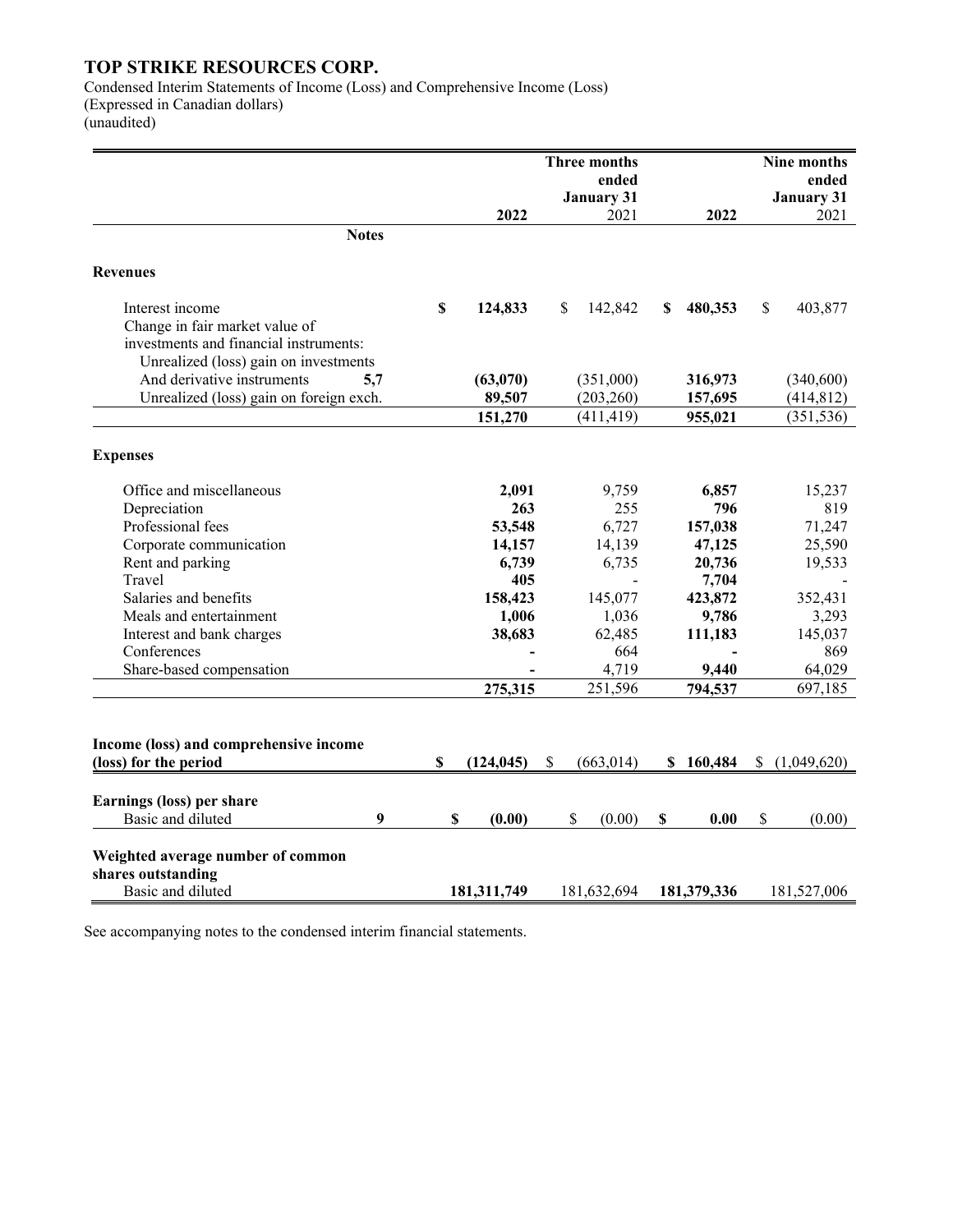Condensed Interim Statements of Changes in Shareholders' Equity (Expressed in Canadian dollars)

(unaudited)

|                                                   | <b>Shares</b><br>outstanding | <b>Share capital</b> | Warrants    | Contributed<br>surplus | Deficit          | <b>Treasury</b><br>stock | Total<br>shareholders'<br>equity |
|---------------------------------------------------|------------------------------|----------------------|-------------|------------------------|------------------|--------------------------|----------------------------------|
| Balance at May 1, 2021                            | 181,411,390                  | \$21,976,797         | \$4,556,922 | \$1,879,212            | \$(20,485,420)   | (5,356)                  | \$7,922,155                      |
| Share base compensation                           |                              |                      |             | 9,440                  |                  |                          | 9,440                            |
| Shares held in treasury                           |                              | (5,356)              |             |                        |                  | 5,356                    |                                  |
| Shares cancelled                                  | (103,000)                    | (3,183)              |             |                        |                  |                          | (3,183)                          |
| Income and comprehensive<br>income for the period |                              |                      |             | ۰                      | 164,484          | ٠                        | 160,484                          |
| <b>Balance at January 31,</b>                     |                              |                      |             |                        |                  |                          |                                  |
| 2022                                              | 181,308,390                  | \$21,968,258         | \$4,556,922 | \$1,888,652            | \$(20,324,936)   |                          | \$8,088,896                      |
|                                                   |                              |                      |             |                        |                  |                          |                                  |
| Balance at May 1, 2020                            | 181,991,390                  | \$21,984,522         | \$4,556,922 | \$1,810,617            | \$(19, 134, 232) |                          | \$9,217,829                      |
| Share base compensation                           |                              |                      |             | 64,029                 |                  |                          | 64.029                           |
| Shares purchased (NCIB)                           | (500,000)                    |                      |             |                        |                  | (7, 725)                 | (7, 725)                         |
| Loss and comprehensive loss                       |                              |                      |             |                        |                  |                          |                                  |
| for the period                                    |                              |                      |             | $\sim$                 | (1.049.620)      |                          | (1,049,620)                      |
| <b>Balance at January 31,</b><br>2021             | 181,491,390                  | \$21,984,522         | \$4,556,922 | \$1,874,646            | \$(20, 183, 852) | (7, 725)                 | \$8,224,513                      |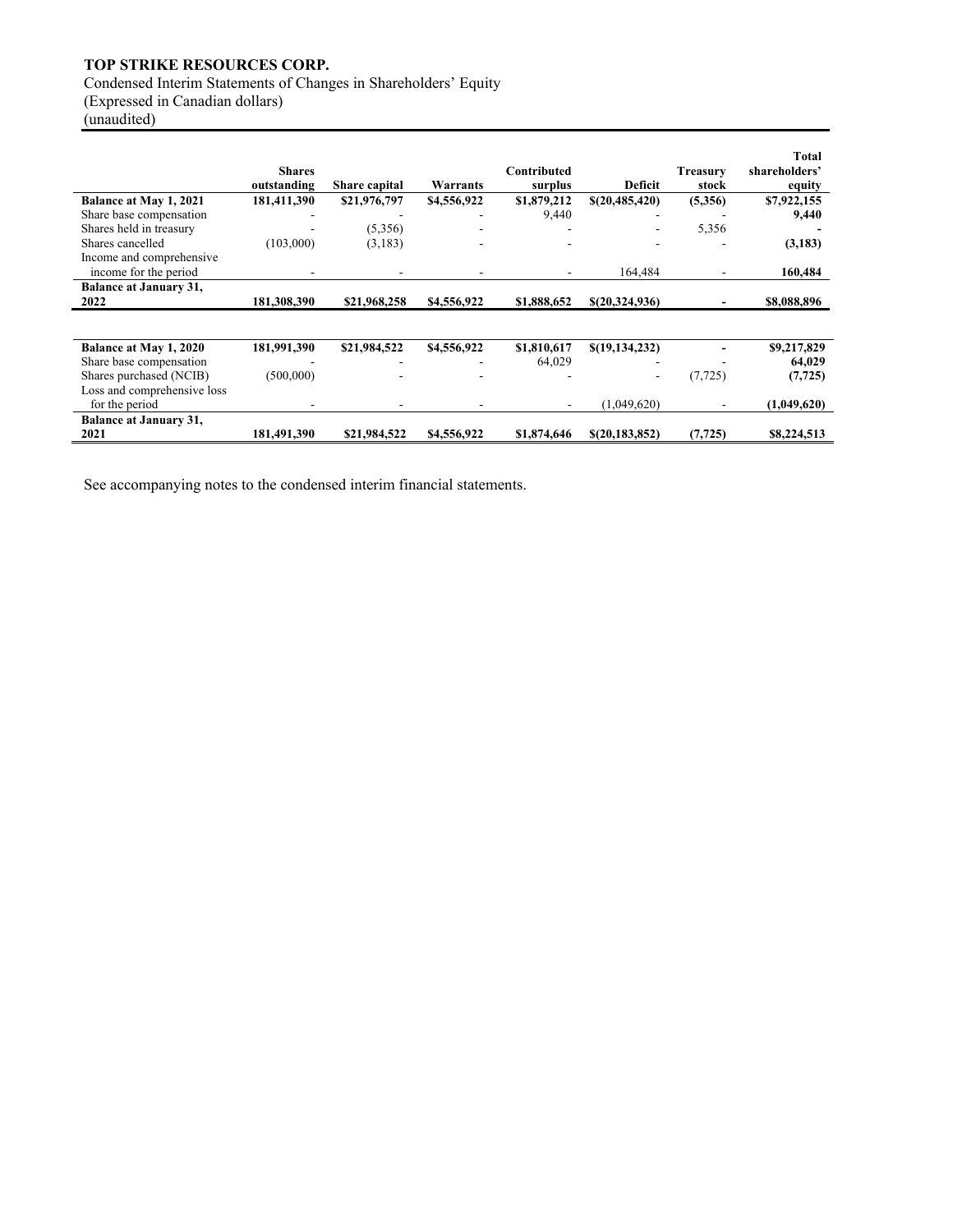Condensed Interim Statements of Cash Flows (Expressed in Canadian dollars) (unaudited)

|                                                    |                  | Three months<br><b>Ended</b> |             | Nine months<br><b>Ended</b> |
|----------------------------------------------------|------------------|------------------------------|-------------|-----------------------------|
|                                                    | 2022             | <b>January 31</b><br>2021    | 2022        | <b>January 31</b><br>2021   |
|                                                    |                  |                              |             |                             |
| <b>Notes</b><br><b>Operating activities</b>        |                  |                              |             |                             |
| Net income (loss) for the period                   | \$<br>(124, 045) | (663, 014)<br>\$             | \$160,484   | (1,049,620)                 |
| Adjustments for:                                   |                  |                              |             |                             |
| Interest income                                    |                  |                              | (78, 204)   |                             |
| Depreciation                                       | 263              | (142, 842)<br>255            | 796         | (403, 877)<br>819           |
| Share-based compensation                           |                  | 4,719                        | 9,440       | 64,029                      |
| Unrealized gain on investments and financial       |                  |                              |             |                             |
| instruments                                        | 63,070           | 351,000                      | (316,973)   | 340,600                     |
| Unrealized foreign exchange loss (gain)            | (78, 644)        | 203,260                      | (181, 838)  | 414,812                     |
| Loan accretion                                     | 680              | 62,068                       | 2,042       | 143,752                     |
|                                                    |                  | (1,676)                      |             |                             |
| Government grants                                  |                  |                              |             | (12, 732)                   |
| Prepaids<br>Trade and other receivables            | (11, 149)        | (16,008)                     | (7, 123)    | (22, 649)                   |
| Unearned interest                                  | (1,063)          | 11,380                       | (2,069)     | 12,011                      |
|                                                    |                  |                              | (12, 787)   |                             |
| Accounts payable and accrued liabilities           | (28, 846)        | (15,061)                     | 65,055      | (38, 845)                   |
|                                                    | (179, 734)       | (205, 919)                   | (361, 177)  | (551,700)                   |
| Changes in non-cash working capital items:         |                  |                              |             |                             |
| Settlement of convertible promissory notes         |                  |                              | 6,838,699   |                             |
| Interest received                                  | (124, 833)       | 40,144                       | (353, 642)  | 93,623                      |
| Net cash from (used) in operating activities       | (304, 567)       | (165, 775)                   | 6,123,880   | (458, 077)                  |
|                                                    |                  |                              |             |                             |
| <b>Financing activities</b>                        |                  |                              |             |                             |
| Loan proceeds                                      |                  |                              |             | 40,000                      |
| Advance to related parties                         |                  |                              |             | 165                         |
| Purchase of treasury stock                         | (3, 183)         | (7, 725)                     | (3, 183)    | (7, 725)                    |
| Net cash from (used) in financing activities       | (3, 183)         | (7, 725)                     | (3, 183)    | 32,440                      |
|                                                    |                  |                              |             |                             |
| Change in cash and cash equivalents for the period | (307,750)        | (173,500)                    | 6,120,697   | (425, 637)                  |
| Cash and cash equivalents, beginning of period     | 7,152,389        | 3,493,785                    | 723,942     | 3,745,922                   |
|                                                    |                  |                              |             |                             |
| Cash and cash equivalents, end of period           | \$6,844,639      | 3,320,285<br>\$              | \$6,844,639 | \$3,320,285                 |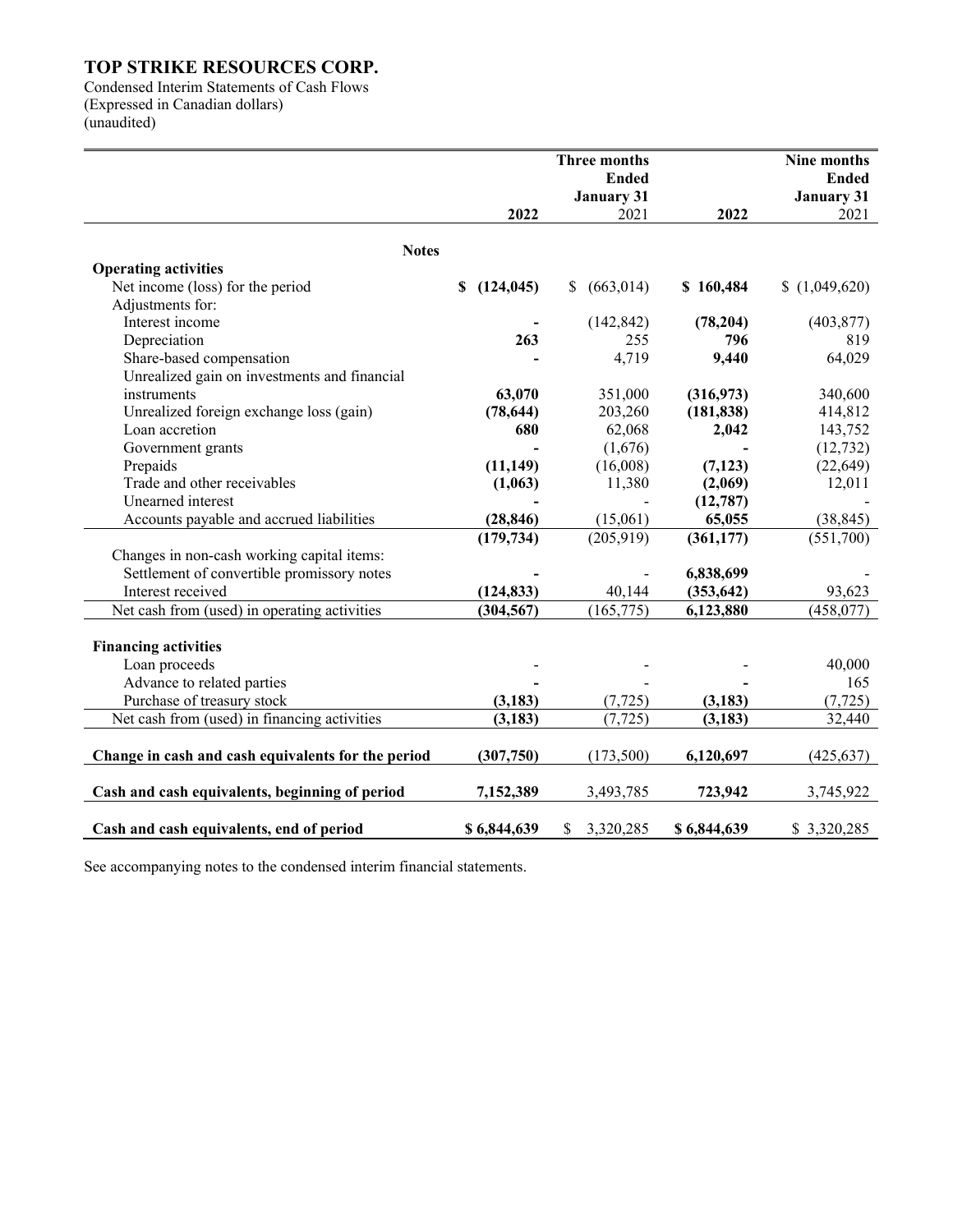Notes to Condensed Interim Financial Statements For the three and six months ended January 31, 2022 and 2021 (Expressed in Canadian dollars) (unaudited)

#### **1. Nature and continuance of operations**

Prior to September 24, 2018, Top Strike Resources Corp. ("Top Strike", the "Company") had no activity and had not earned significant revenues. The Company has evaluated several oil and gas as well as other opportunities. The Company had previously focused on international and domestic oil and gas projects but has expanded its scope to consider other industries as well.

On September 24, 2018, the Company announced the completion of a recapitalization financing, the appointment of a new management team and board of directors and commencement of trading on the Canadian Securities Exchange. The transactions have transitioned the Company from an oil and gas issuer to a merchant capital firm, operating as "Vencanna Ventures", and aims to provide capital to early-stage global cannabis initiatives, including state compliant opportunities in the United States.

The Company trades under the symbol "VENI" on the Canadian Securities Exchange ("CSE") and under the symbol "TPPRF" on the OTCQB Venture Market ("OTCQB"), a US trading platform operated by the OTC Market Group in New York. The Company's principal place of business is located in Calgary, Alberta. The address of the Company's head office is Suite 310, 250 6<sup>th</sup> Avenue SW, Calgary, Alberta, T2P 3H7.

#### **2. Basis of presentation**

#### *(a) Statement of compliance*

These condensed interim financial statements have been prepared in accordance with International Financial Reporting Standards ("IFRS") as issued by the International Accounting Standards Board ("IASB") in accordance with International Accounting Standard ("IAS") 34, *Interim Financial Reporting*. These condensed interim financial statements do not include all the information required for full annual financial statements.

These condensed interim financial statements are stated in Canadian dollars and have been prepared following the same accounting policies and methods of computation as the financial statements for the year ended April 30, 2021 except as specified in Note 3 below. These condensed interim financial statements should be read in conjunction with the financial statements and notes thereto in the Company's annual filings for the year ended April 30, 2021. The condensed interim financial statements were approved and authorized for issuance by the board of directors of Top Strike on March 31, 2022.

#### *Basis of measurement*

These unaudited condensed interim consolidated financial statements have been prepared on a historical cost basis, except for share-based payment transactions, investments, convertible notes, convertible debentures and derivative instruments which have been recorded at fair market value.

*(b) Functional currency*

The Company's presentation currency is Canadian dollars. The functional currency of the Company is Canadian dollars.

#### **3. Summary of significant accounting policies**

The accounting policies used are consistent with those of the previous financial year as described in Note 3 of the Company's financial statements for the year ended April 30, 2021.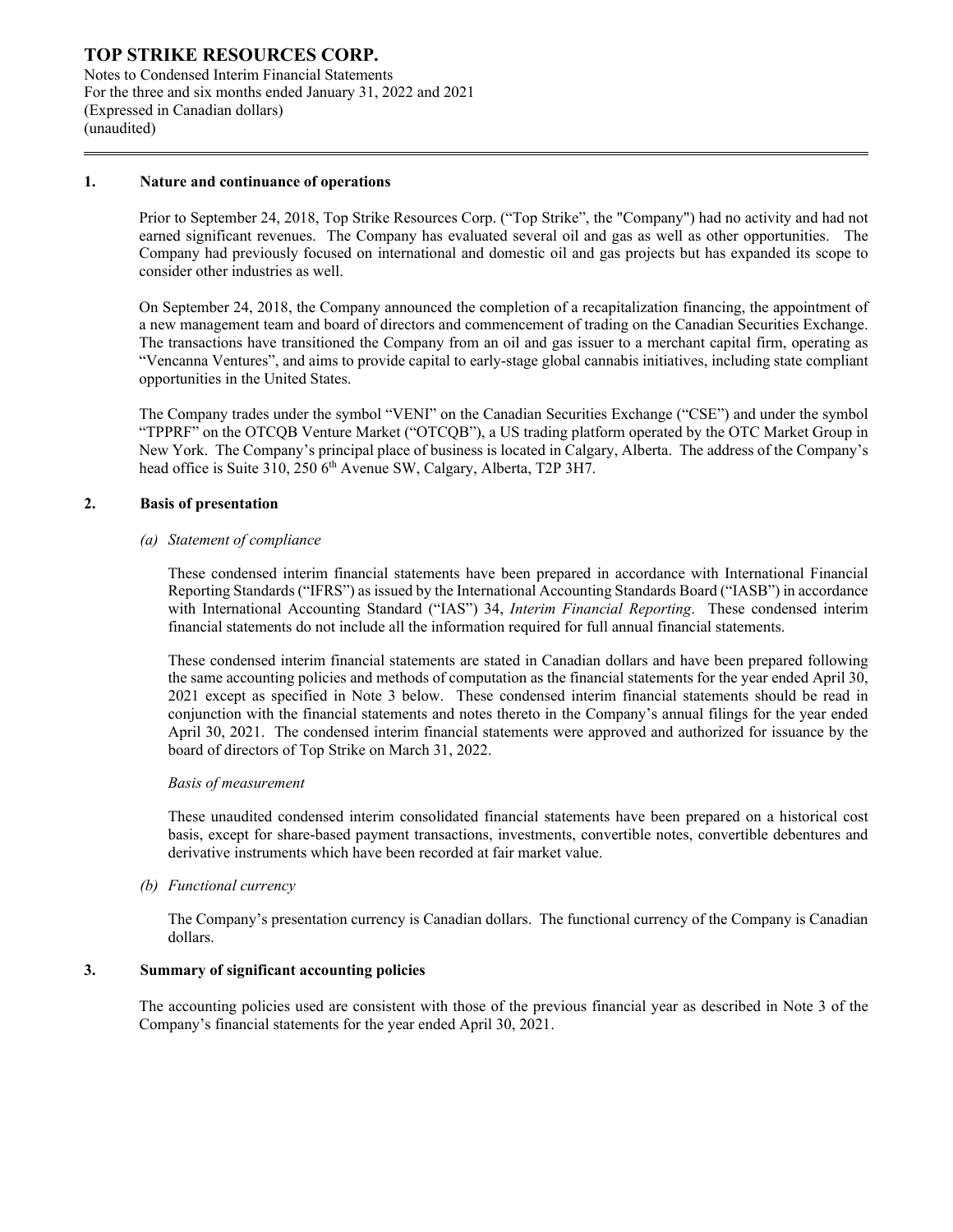Notes to Condensed Interim Financial Statements For the three and six months ended January 31, 2022 and 2021 (Expressed in Canadian dollars) (unaudited)

#### **4. Note receivable**

On March 11, 2021, the Company entered into a US\$2,000,000 facility loan agreement with the Cannavative Group LLC ("Cannavative") to facilitate planned capital expansion initiatives or other uses as agreed by the Company (the "Cannavative Note"). The commencement date of the Cannavative Note was March 19, 2021.

On March 12, 2021, the Company announced that it had entered into an exclusive non-binding letter of intent with Cannavative, pursuant to which the Company will acquire all of the common shares in the capital of Cannavative in an all-share exchange through the issuance of an aggregate of 360,000,000 common shares of the Company at a deemed issuance price of US\$0.05 per common share. The proposed transaction is subject to, among other things, the execution of a definitive agreement between the Company and Cannavative (the "Definitive Agreement") and customary closing conditions. The proposed transaction is subject to the acceptance of the CSE and the approval of the shareholders of the Company.

The maturity date of the Cannavative Note is September 9, 2022, or at any time prior to the maturity date at the borrower's discretion. Interest on the Cannavative Note is 17.5% per annum. Upon execution of the Definitive Agreement interest will be reduced to 12.5% per annum.

As at January 31, 2022, the principal and interest balance of the Cannavative Note is \$2,916,208.

#### **5. Investments**

Galenas New Jersey LLC ("Galenas NJ")

On August 8, 2019, the Company purchased an approximate 15% interest in Galenas NJ for \$90,000. On December 18, 2019, the Company acquired an additional 22.5% interest in Galenas NJ from Medical Investor Holdings LLC (d.b.a. Vertical Companies) ("Vertical") with a settlement of accrued interest of \$127,950 on the Vertical loan. On January 24, 2020 the Company issued 2,222,222 common shares at a share price of \$0.02 to Medical Investment Fund LLC ("MIF") for exchange of additional 22.5% interest in Galenas NJ. The Company owns approximately 60% of Galenas NJ, which holds a cultivation application and a dispensary application. Both the cultivation and dispensary license applications were unsuccessful resulting in a write down of the investment.

As at January 31, 2022, the carrying value was \$Nil (2021 - \$118,900).

#### *Convertible promissory notes*

#### *GOH Note*

On February 20, 2020, the Company was assigned a convertible promissory note ("GOH Note") as settlement for the note receivable to Medical Investors Holdings, LLC (d.b.a. Vertical Companies). The GOH Note was originally issued by Galenas LLC for the principal sum of US\$3,300,000 on July 12, 2018 with interest accruing at a rate of 8% per annum. The holder of the GOH Note has the option to convert the note into a 35% non-dilutive interest in Galenas LLC any time prior to the maturity date on July 1, 2021. On July 7, 2021, the GOH Note was settled for cash proceeds of US\$4,189,993.

#### *GOH Note 2*

On July 3, 2020, the Company was assigned a convertible promissory note ("GOH Note 2"). The GOH Note 2 was originally issued by Galenas LLC for the principal sum of US\$1,300,000. The note has an interest rate of 9.6% and is paid in monthly installments of US\$10,400. The holder of the GOH Note 2 has the option to convert the note into 223 membership units (approximately 10.3% equity interest) of Galenas LLC on or prior to the maturity date of August 1, 2021. On July 30, 2021, the GOH Note 2 was settled for cash proceeds of US\$1,300,000.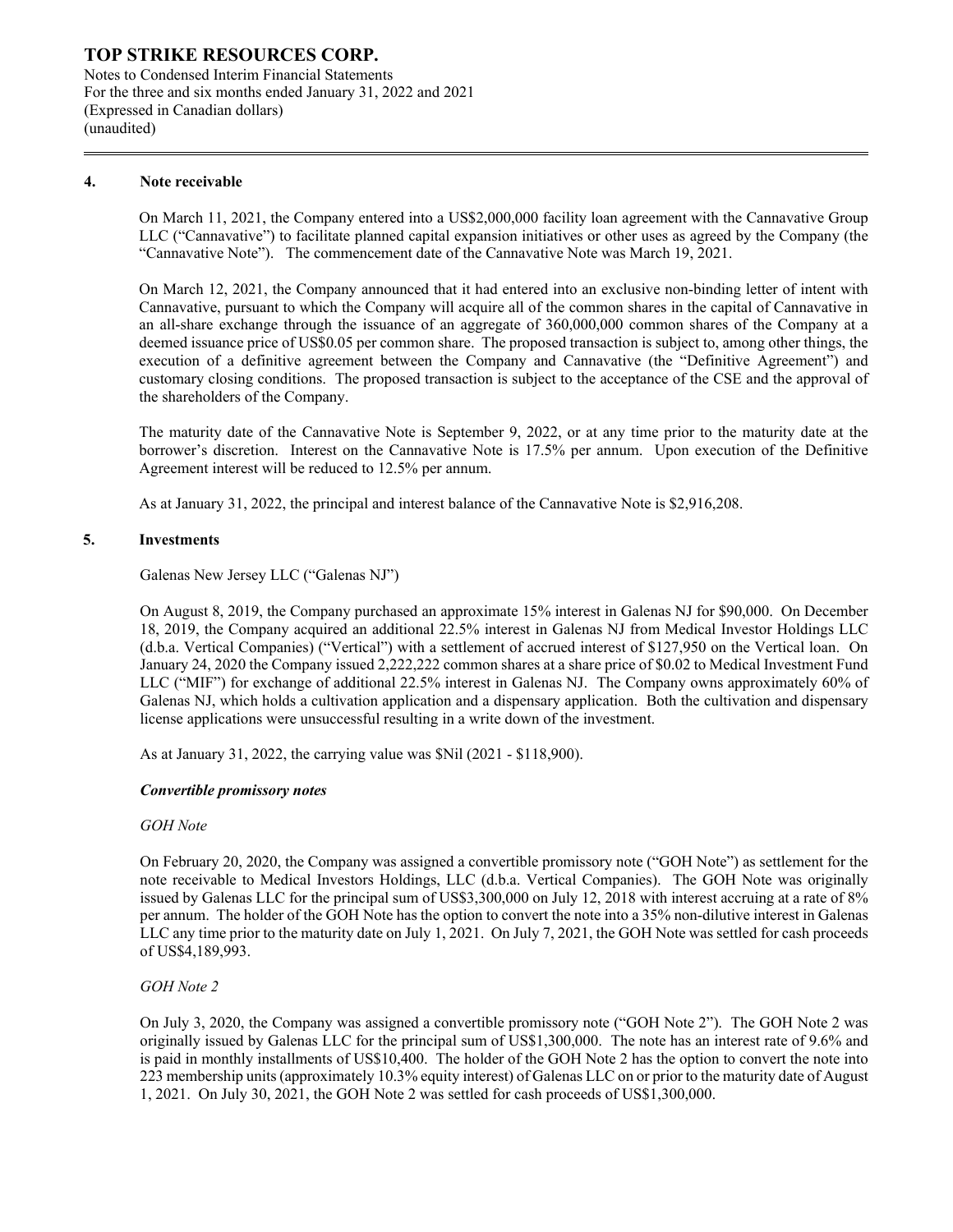Notes to Condensed Interim Financial Statements For the three and six months ended January 31, 2022 and 2021 (Expressed in Canadian dollars) (unaudited)

#### **6. Loan**

On June 6, 2020, the Company received a \$40,000 Canada Emergency Response interest free loan to cover operating costs. The loan was offered by the Government of Canada through the Company's bank and is related to the Covid-19 pandemic. The balance of the loan is due on or before December 31, 2022. Full payment of the loan by December 31, 2022 will result in a loan forgiveness benefit of \$10,000.

On December 31, 2022, the Corporation has the option to extend the loan for an additional 3 years at in annual interest rate of 5%. In determining the fair value of the loan, the Company used an effective interest rate of 10% and considered the interest free and forgiveness features of the loan.

The fair value of this loan on the initial recognition date of June 6, 2020 was \$22,915. The fair value of this loan as at January 31, 2022, is \$27,229. During the period the Company recorded loan accretion of \$681 on the Statement of Income (Loss) and Comprehensive Income (Loss).

#### **7. Convertible debenture**

On July 3, 2020, the Company issued a US\$1,300,000 convertible debenture maturing July 3, 2022 (the "Debenture"). The Debenture is convertible at the holder's option at a conversion rate of US\$0.05 per common share totaling 26,000,000 common shares of the Company. The Debenture carries an interest rate of 8.0% and is accrued and payable on January 31, April 30, July 31, and October 31 of each year; interest is paid in cash, common stock, a combination thereof, or accrued. The Company also holds an option to extend the maturity of the Debenture to July 3, 2024 at an interest rate of 9.6% and common share conversion rate of 29,900,000 common shares. The Company may elect to force conversion if the Company's 10-day weighted average closing price of its common shares traded through the facilities of the Canadian Stock Exchange prior to that date equals or exceeds US\$0.075 per common share.

The conversion and debt feature of the Debenture is presented separately on the condensed statement of financial position due to the variability of foreign currency of the settlement feature. The derivative component is valued upon the initial issuance date July 3, 2020 and at each period end date. The Debenture carries an implied interest rate of 12.68%.

| Convertible debenture | <b>January 31, 2022</b> | July 3, 2020 |           |
|-----------------------|-------------------------|--------------|-----------|
| Debt component (US)   | \$1,280,292             | -S           | 1,174,622 |
| Foreign exchange rate | ~1.27                   |              | ~1.36     |
| Debt component        | 1,628,403               |              | 1,593,375 |
| Derivative component  | (188, 262)              |              | 170,075   |
|                       | 1,440,141               |              | 1,763,450 |

#### **8. Share capital**

#### a) Authorized:

Unlimited number of common shares with no par value.

b) Issued

|                                    | Number of shares | Amount     |
|------------------------------------|------------------|------------|
| Balance May 1, 2020                | 181,991,390      | 21,984,522 |
| Cancelled                          | (500,000)        | (7, 725)   |
| Balance at April 30, 2021          | 181,491,390      | 21,976,797 |
| Cancelled                          | (183,000)        | (8,539)    |
| <b>Balance at January 31, 2022</b> | 181,308,390      | 21,968,258 |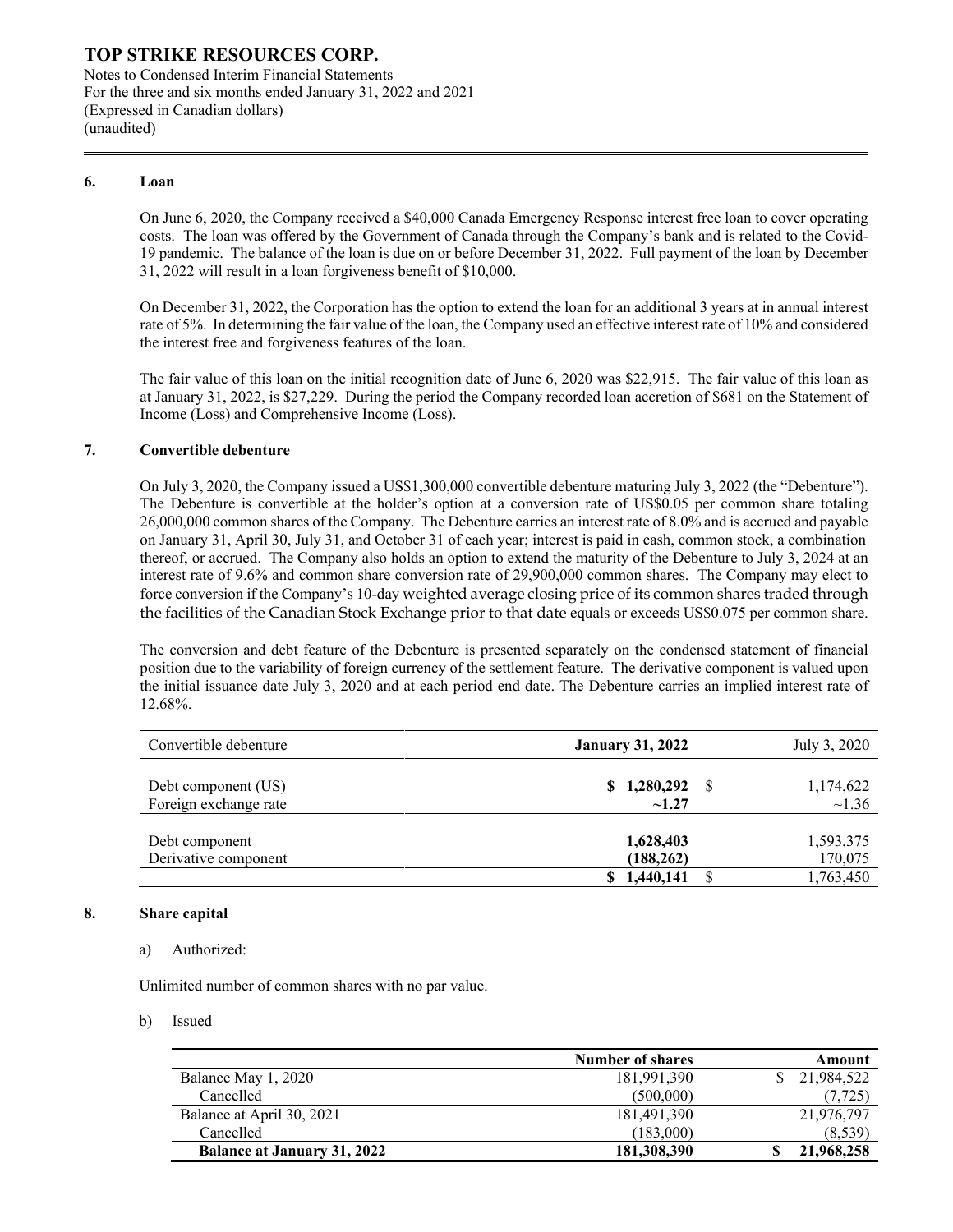Notes to Condensed Interim Financial Statements For the three and six months ended January 31, 2022 and 2021 (Expressed in Canadian dollars) (unaudited)

#### **8. Share capital (continued)**

On May 4, 2021, the Company cancelled 80,000 common shares held in treasury. During the period the Company purchased an additional 103,000 common shares which were held in treasury until cancelled on December 1, 2021. As at January 31, 2022, there are 181,308,390 common shares issued and outstanding.

#### c) Warrants

|                                    | <b>Number of warrants</b> | Amount                   |
|------------------------------------|---------------------------|--------------------------|
| Balance May 1, 2020                | 117,711,057               | 4,556,922                |
| Granted, exercised, expired        | $\overline{\phantom{0}}$  | $\overline{\phantom{0}}$ |
| Balance at April 30, 2021          | 117,711,057               | 4,556,922                |
| Expired                            | (64, 148, 480)            |                          |
| <b>Balance at January 31, 2022</b> | 53, 562, 577              | 4.556.922                |

Each whole Warrant entitled the holder to acquire one Common Share as follows:

| <b>Number of warrants</b> | Purchase price | <b>Expiry date</b> |
|---------------------------|----------------|--------------------|
| 31,497,766                | \$0.06         | September 24,2023  |
| 22,054,811                | \$0.06         | October 19, 2023   |
| 53,562,577                |                |                    |

The fair value of the Warrants was determined using a Black-Scholes option pricing model using the following assumptions:

| Risk-free rate $(\% )$     | $1.91 - 2.40\%$ |
|----------------------------|-----------------|
| Expected life (years)      | $3 - 5$ years   |
| Contractual life (years)   | $3 - 5$ years   |
| Expected volatility $(\%)$ | 100%            |
| Expected dividend yield    |                 |

#### **9. Per share amounts**

Basic and diluted earnings per share is calculated based on net loss and the weighted-average number of common shares outstanding.

|                                                                 | Three months ended January 31<br>2021<br>2022 |             | Nine months ended January 31<br>2022 | 2021        |
|-----------------------------------------------------------------|-----------------------------------------------|-------------|--------------------------------------|-------------|
| Income (loss) for the period                                    | (124.045)                                     | (663.014)   | 160,484                              | (1,049,620) |
| Weighted average number of<br>common shares (basic and diluted) | 181, 311, 749                                 | 181,991,390 | 181,379,336                          | 181,991,390 |
| Basic and diluted loss per share                                | (0.00)                                        | (0.00)      | 0.00                                 | (0.00)      |

As at January 31, 2022, there were 17,466,740 (2021– 17,466,740) stock options considered anti-dilutive.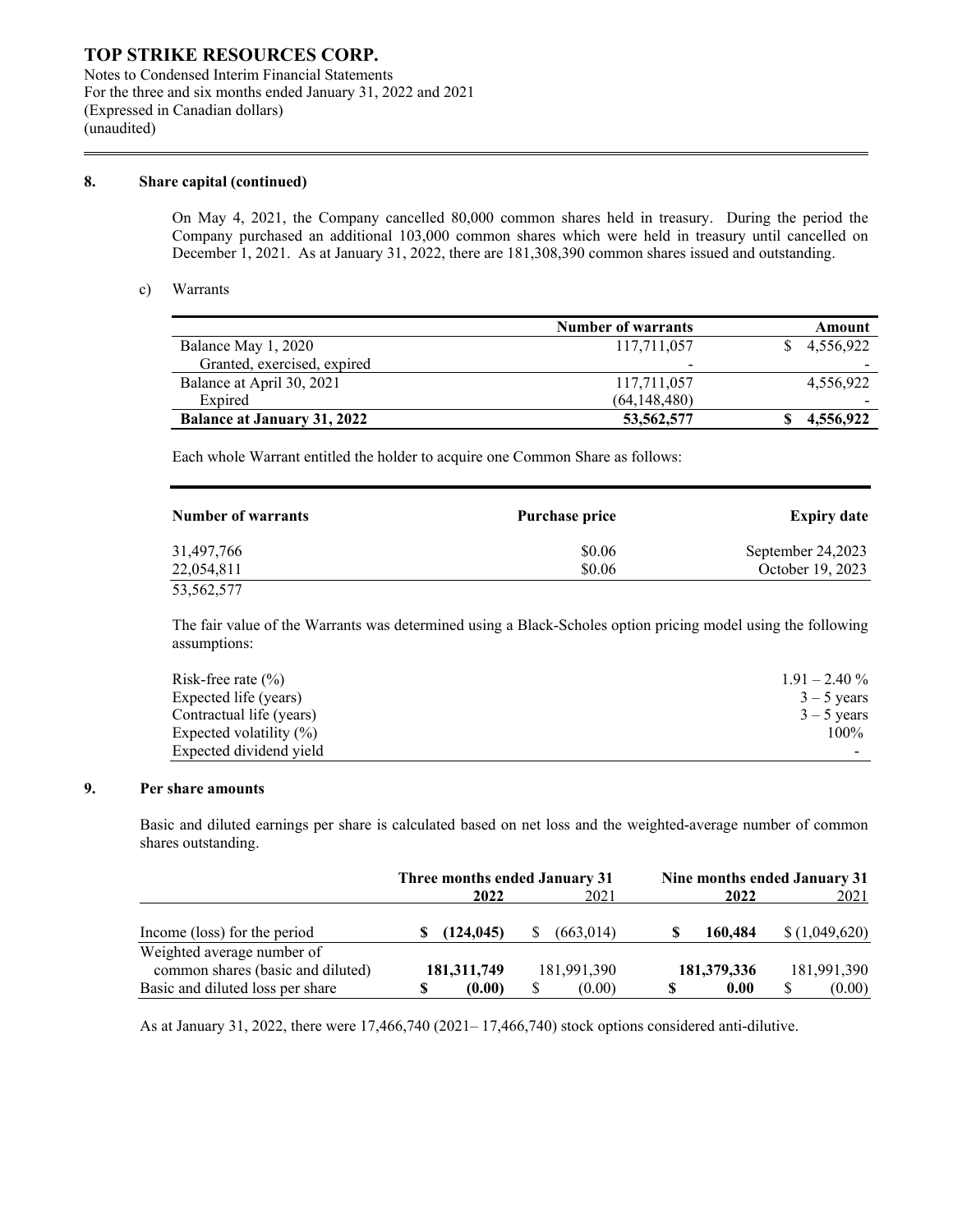Notes to Condensed Interim Financial Statements For the three and six months ended January 31, 2022 and 2021 (Expressed in Canadian dollars) (unaudited)

#### **10. Related party transactions**

During the period ended January 31, 2022, \$Nil (2021 - \$3,127) in legal fees were incurred from a law firm at which an officer of the Company is a Partner. As at January 31, 2022, accounts payable and accrued liabilities included amounts payable to related parties totaling \$Nil (2021 - \$20,002).

On July 3, 2020, the Company issued the Debenture to Medical Investment Fund A Limited Partnership ("MIFF A"). Jon Sharun, a director of the Company, is the Managing Partner of MIFF A.. During the period the Company elected to accrue US\$28,555 in interest related to the Debenture (Note 7). As at January 31, 2022, the Company has accrued \$221,045 (US\$173,791) to accounts payable and accrued liabilities on the Condensed Interim Statement of Financial Position.

#### **11. Financial risk management**

As at January 31, 2022, the carrying values of cash, trade and other receivables, prepaids and other trade payables approximate their values due to their short terms to maturity.

#### **Financial risks**

The Company has exposure to the following risks from its use of financial instruments:

#### *Credit risk*

Credit risk represents the risk associated with the inability of a counterparty to fulfil its financial obligations. The Company is exposed to credit risk through cash, trade and other receivables and investments. The cash balance is primarily held in a chequing account at a reputable financial institution. Trade and other receivables consist of government receivables. The Company does not have significant concentration credit risk from cash, trade and other receivables.

As at January 31, 2022, the Company is exposed to credit risk of \$2,916,208 related to its note receivable balance. The note is non-revolving and the maturity date is connected to the non-binding letter signed with Cannavative of March 12, 2021 and matures no later than September 9, 2022.

#### *Liquidity risk*

Liquidity risk is the risk that the Company will not be able to meet its financial obligations as they fall due. As at January 31, 2022, the Company had a cash balance of \$6,844,639 (April 30, 2021 - \$723,943) to settle current liabilities of \$244,249 (April 30, 2021 - \$186,363). Historically, the Company's sole source of funding has been the issuance of equity securities for cash, through private placements and loans from related and other parties. The Company's access to financing is always uncertain. There can be no assurance of continued access to significant equity funding.

#### *Market risk*

Market risk is the risk of loss that may arise from changes in market factors such as interest rates, foreign exchange rates, and commodity and equity prices.

#### a) *Interest risk*

The Company is exposed to interest rate risk to the extent that the cash maintained at its banking institution is subject to floating rates of interest. The interest rate risk of cash is not considered significant.

As of January 31, 2022, the Company had a note receivable balance of \$2,916,208 from an American participant in the cannabis industry. The interest rate on the loan is fixed, and as such, the Company is not exposed to significant interest rate risk.